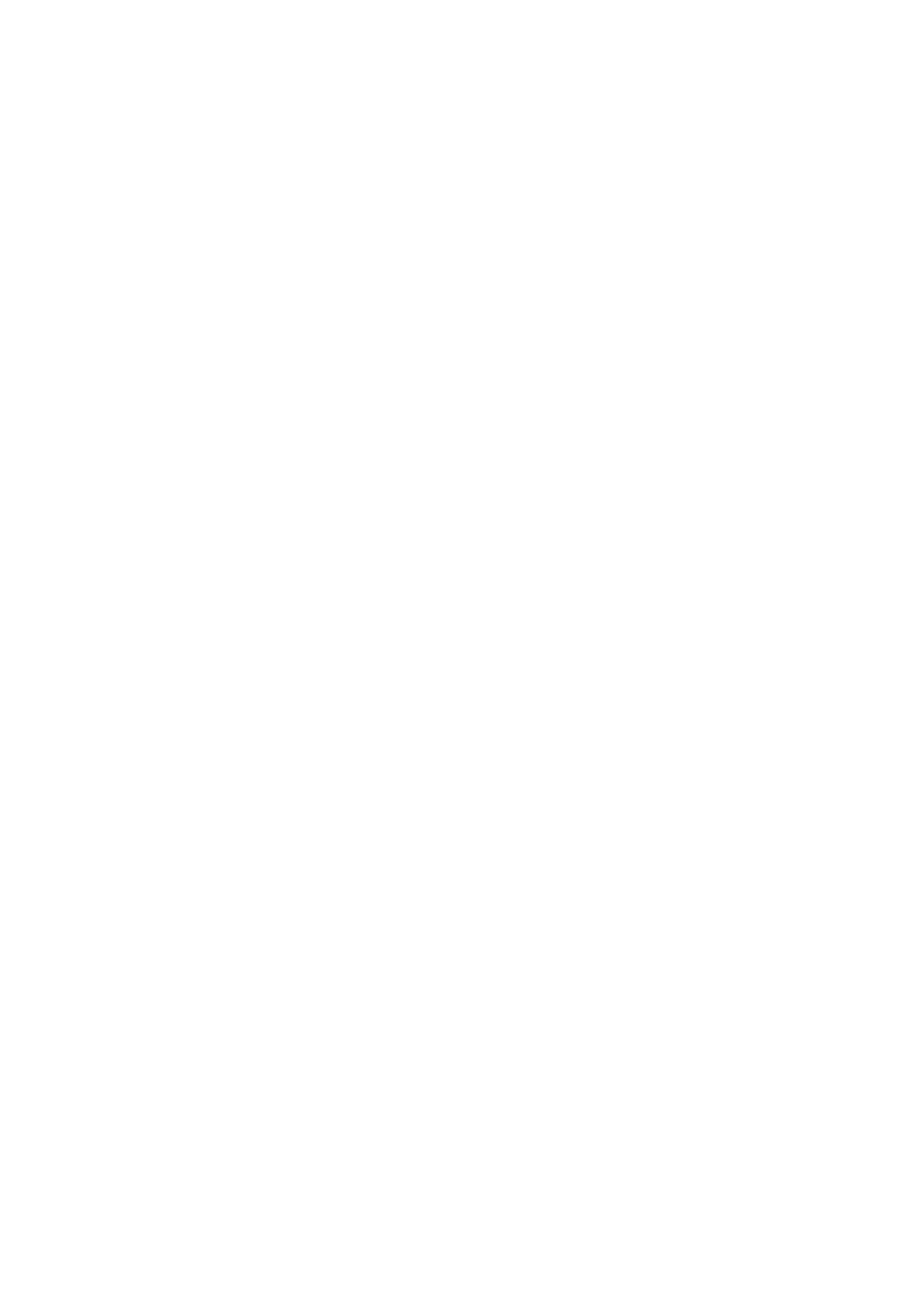

## **TORINO PROCESS 2010**

**Tunisia** *Self-Assessment Summary* 

*December 2010* 

**Tunisian Republic** *Ministry of Vocational Training and Employment*



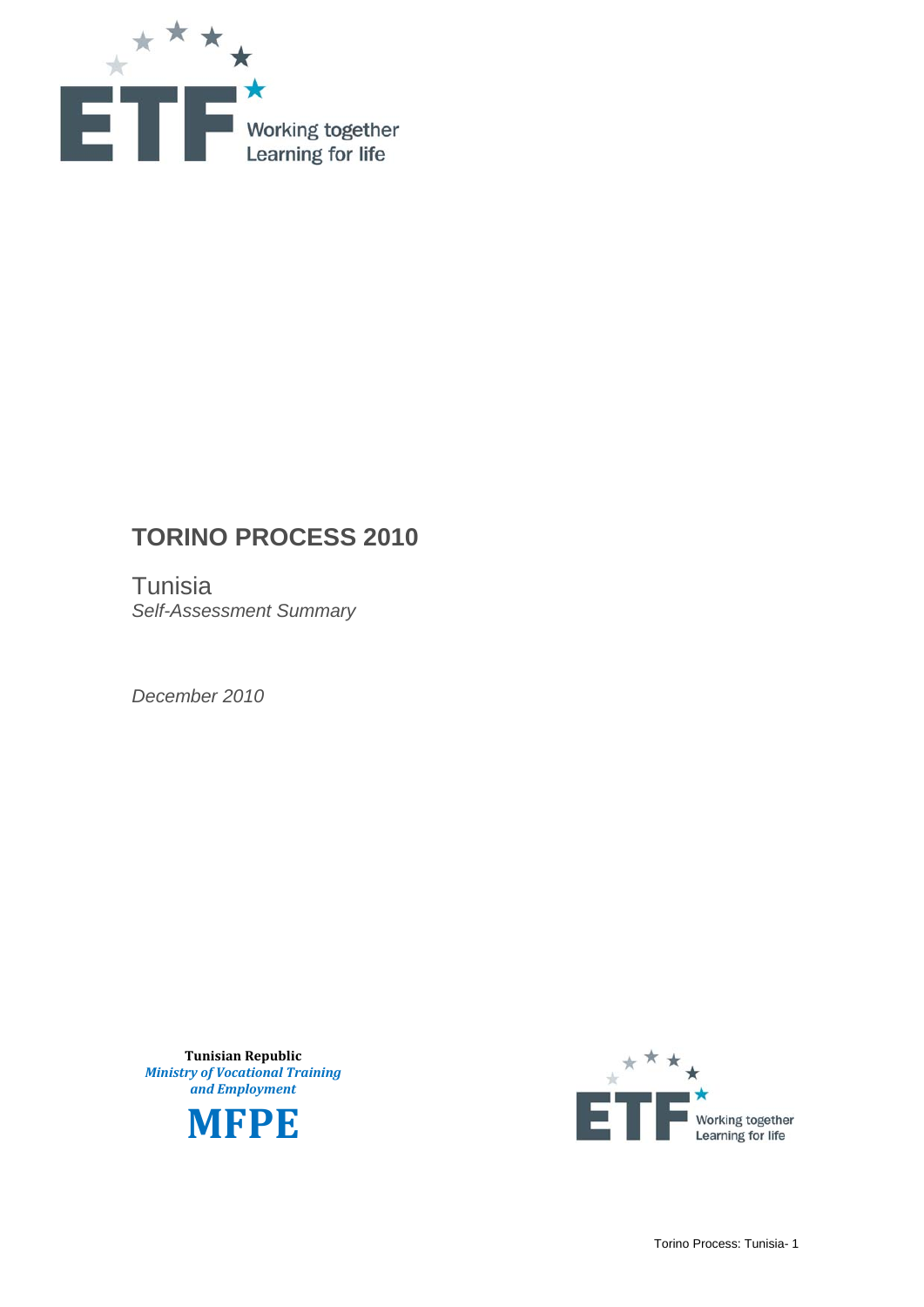## Table of contents

| 1.             | Self-assessment developing in Tunisia                                                                                                                                             | 3              |
|----------------|-----------------------------------------------------------------------------------------------------------------------------------------------------------------------------------|----------------|
| 2.             | Competitiveness and employability: part of the Tunisian vision of vocational<br>training                                                                                          | 5              |
| 3.             | The economic and social dimensions of the employment challenge                                                                                                                    | 5              |
| 4.             | Partnership between the training system and the productive structure: a new<br>strategic focus of vocational-training policy                                                      | $\overline{7}$ |
| 5.             | Strengthening public-private partnership and promoting results-driven<br>management: two challenges on the way to more internally and externally<br>effective vocational training | $\overline{7}$ |
| 6.             | Breakthrough in the reform of instructional practice                                                                                                                              | 8              |
| 7 <sub>1</sub> | Optimum grasp of educational concepts and methods by the maximum<br>number of stakeholders - a challenge still being faced                                                        | 9              |
| 8.             | A long way to go in widening the range of routes to employability                                                                                                                 | 9              |
| 9.             | A new economic strategy to meet the employment challenge                                                                                                                          | 10             |
| 10.            | The presidential electoral programme: showing the way to overcome<br>challenges and advance to a new stage in the development of vocational<br>training                           | 11             |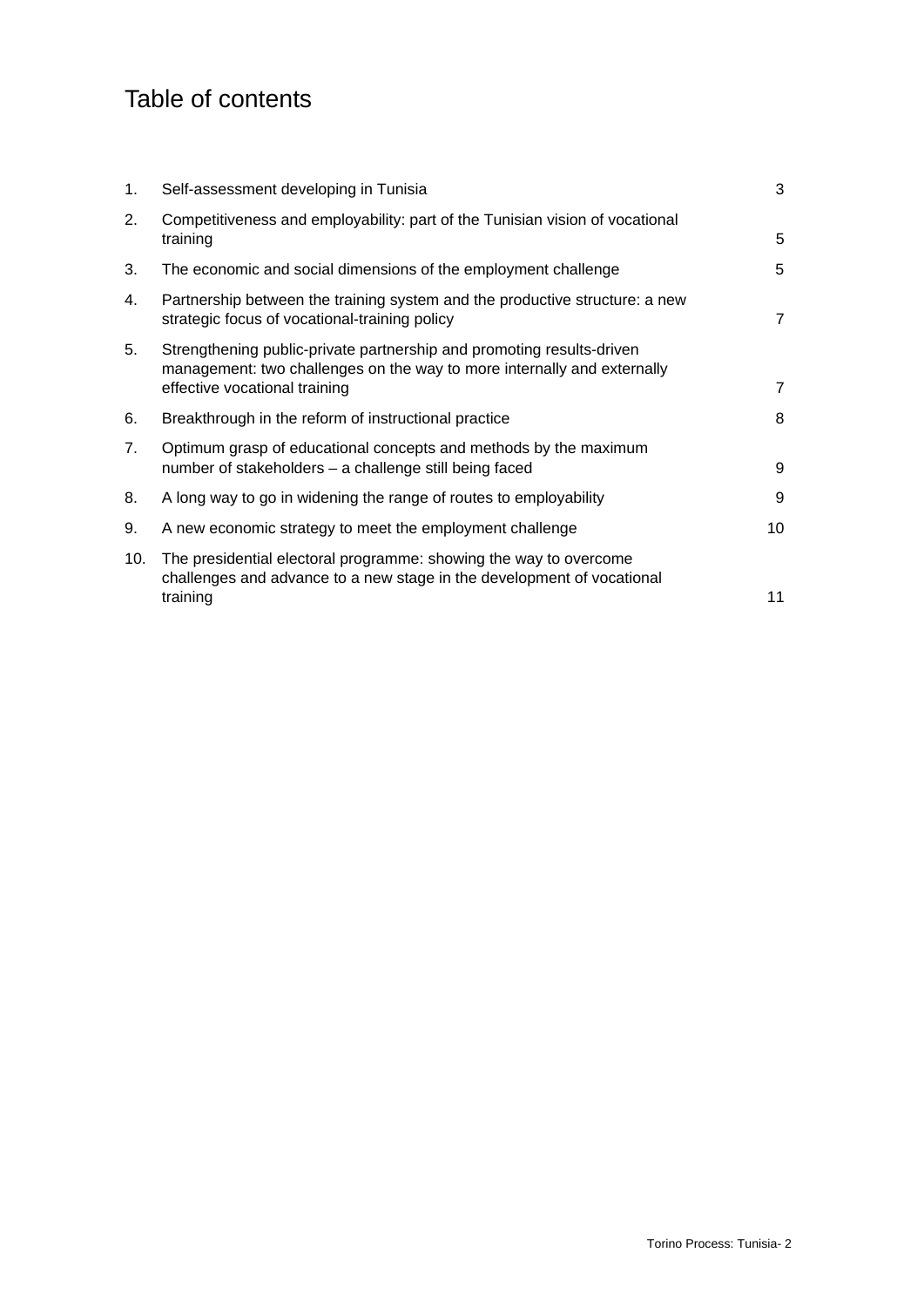#### 1. Self-assessment developing in Tunisia

In 2010, Tunisia signed up to the Torino process, which is "a participatory review of progress in vocational education and training policy carried out every two years by all ETF partner countries with the support of the ETF". It is a process of self-assessment "based on a rigorous methodological approach, defining the scope and content of the review (review framework), usable information sources, the implementation of the process (stakeholder participation) and the expected results".1

The various stakeholders in the field of vocational training – government ministries, employers' and employees' organisations and subordinated bodies – that are represented on a steering committee have contributed to the drafting of this report with the methodological support of the European Training Foundation (ETF). Working parties were formed for specific topics in the review framework. The initial results of their work were discussed at a plenary meeting during a workshop held at the National Centre for Training of Trainers and Training Course Design (Cenaffif) in Radès on 16 and 17 July 2010. After having been considered in greater depth at the workshop, the review was examined for a second time on 17 September 2010. These deliberations were particularly important in that they coincided with work on the preparation of the implementation plan for the vocational-training strategy and the employment strategy covering the five-year period from 2009 to 2014.

They also coincided with ongoing negotiations on advanced status for Tunisia's partnership with the European Union. The Tunisian application for advanced status is a strategic choice designed to further the country's integration into the Euro-Mediterranean framework and cement its ties with the European Economic Area. "*Tunisia has reached a critical stage in its development process. Since the mid-1980s, policy makers have managed to (i) gradually open the economy and deepen integration with Europe; (ii) maintain macro stability in the face of recurrent exogenous shocks; (iii) improve the business climate and (iv) diversify the education system. The country has sustained a 5% growth rate per annum over the last 20 years, provided near universal access to basic socio-economic services (water, electricity, sanitation, etc.) and reduced poverty incidence to the lowest in the region.*"*2*

In 2006, the President of the Republic ordered a national consultation process on vocational training. 2008 was the Year of Dialogue with Youth. In that same year, a national consultation process on employment, open to all stakeholders in Tunisia, served to identify innovative solutions to the employment problem and to formulate practical proposals for more rapid job creation in all parts of the country and in all areas of economic activity. In connection with the preparation of economic and social development plans, audits were conducted with a view to identifying achievements, obstacles and challenges before the contents of the plan were defined. Self-assessment, then, is a practice which is developing in Tunisia, where reform and modernisation are a constant objective and a continuous process.

Such is the situation with regard to the system of vocational training, where the reform process began in the early 1990s.

**Institutional responsibility for vocational training** lies with the Ministry of Vocational Training and Employment, which shares some powers with other ministries and delegates some to various bodies.3 Course design and instructor training are provided by a dedicated institution, the National Centre for Training of Trainers and Training Course Design (Cenaffif). In the sphere of agriculture, INPFCA, the National Institute for Agricultural Education and Continuing Training, based in Sidi Thabet, performs that role in collaboration with Cenaffif. Continuing training initiated by businesses and individuals is a matter for the National Centre for Continuing Training and Career Development (CNFCPP), whose task is to administer funding programmes and instruments. Today's education and training system is structured as follows:

 Nine years of basic schooling, comprising a first cycle of six years, corresponding to primary education, and a second cycle, lasting three years. Since 2008, this second cycle has been

<sup>1</sup> Tr. from ETF, *Le processus de Turin*, pamphlet in French.

<sup>2</sup> World Bank, *Development Policy Review: Toward Innovation-Led Growth*, Report No 50847, January 2010, p.9

<sup>3</sup> The Tunisian Vocational Training Agency (ATFP), overseen by the Ministry of Vocational Training and Employment, operates most of the training centres. The Agricultural Extension and Training Centre (AVFA), which is under the authority of the Ministry of Agriculture and Water Resources, administers 39 training establishments in the realm of agriculture and fisheries. The Tunisian National Tourism Office (ONTT), under the supervision of the Ministry of Tourism, administers eight centres located in the countries' main tourist areas. The Ministry of Public Health and the Ministry of Defence also administer training centres.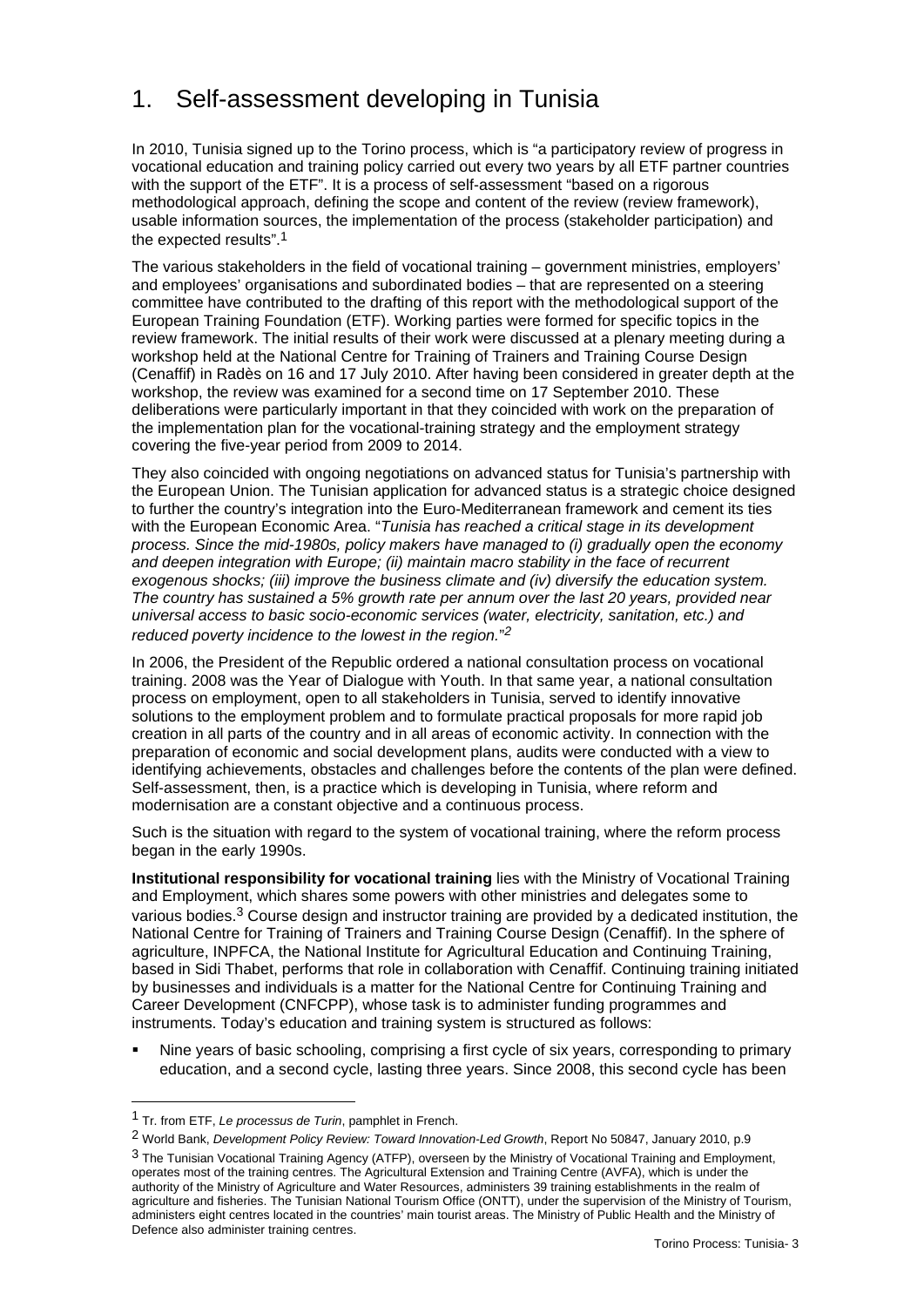split from year 8 onwards into two course types – a course of general education, and a course of technical education, from which pupils can move on to vocational training or to general education at the upper secondary level.

- A four-year upper secondary stage culminating in the *baccalauréat*. There are several course options at this level, including a course of technical education.
- A vocational-training cycle after the end of basic schooling, delivering three levels of certification, namely the certificate of vocational aptitude (CAP), the technician's diploma (BTP) and the advanced technician's diploma (BTS), as well as a certificate of competence (CC) to certify the successful completion of a training course of at least six months' duration provided for jobseekers and targeting semi-skilled occupations.
- A system of higher education which has adopted the bachelor's, master's and doctorate degree structure and which anyone who has obtained the *baccalauréat* can enter by means of a centralised computerised system, based at the Ministry of Higher Education and Scientific Research, for the allocation of university places. The higher-education system also comprises institutes of higher technological studies (ISETs), which award advanced technicians' diplomas. These establishments were created in 1992 with a view to improving graduate employability.<sup>4</sup> Following the reforms that introduced the three-tiered degree structure, they have begun to offer applied degree courses in partnership with the professional bodies from the various sectors of the economy.

**The initial course of vocational training** after completion of basic schooling currently comprises three cycles. The first cycle leads to the certificate of vocational aptitude (CAP), the second culminates in the technician's diploma (BTP), and the third prepares trainees for the advanced technician's diploma (BTS). Statute No 2008-10 provides for a bridge to higher education for BTS holders. Implementation procedures are currently the subject of deliberation by a committee comprising representatives of the Ministry of Vocational Training and Employment and of the Ministry of Higher Education and Scientific Research. The statute of 2008 provides for the creation of a vocational *baccalauréat*, but that project has yet to be carried out.

Other courses of initial training are offered by public and private operators, but these do not lead to any of the certificates referred to above. They are commonly known as *formations non diplômantes*, i.e. non-certificate courses.

**Training provision** is largely in the hands of the public sector, which caters for 95% of all trainees. Most of them are enrolled in the 135 centres belonging to the Ministry of Vocational Training and Employment, which are run by the Tunisian Vocational Training Agency, while the other trainees in the state system attend eight centres administered by the Tunisian National Tourism Office (ONTT) under the supervision of the Ministry of Tourism, the centres overseen by the Ministry of Public Health or the Ministry of Defence or the 39 centres administered by the National Agricultural Extension and Training Agency on behalf of the Ministry of Agriculture and Water Resources.<sup>5</sup> The private sector plays a marginal role, catering for 5% of all trainees on certificate courses.

In-house training (sandwich courses and apprenticeships) is only practised in the public sector, where it applied to 84% of enrolled trainees in December 2009. The total number of learners in vocational training at the present time is almost 139 000, **which represents about 14% of all individuals undergoing education and training in the Tunisian system.** In 2009, the ATFP, the principal provider in the public sector, was responsible for 1 979 trainers and 876 advisers,  $6$ not counting supply staff.

<sup>4</sup> Statute No 92-50 of 12 May 1992

<sup>5</sup> These centres, in fact, are under the joint supervision of the Ministry of Vocational Education and Employment and the relevant specialised ministry. They account for 9% of all trainees in the state sector.

<sup>6</sup> Ministry of Education and Training, *Statistiques de l'éducation et de la formation, année scolaire 2008-2009*, information brochure, p. 36.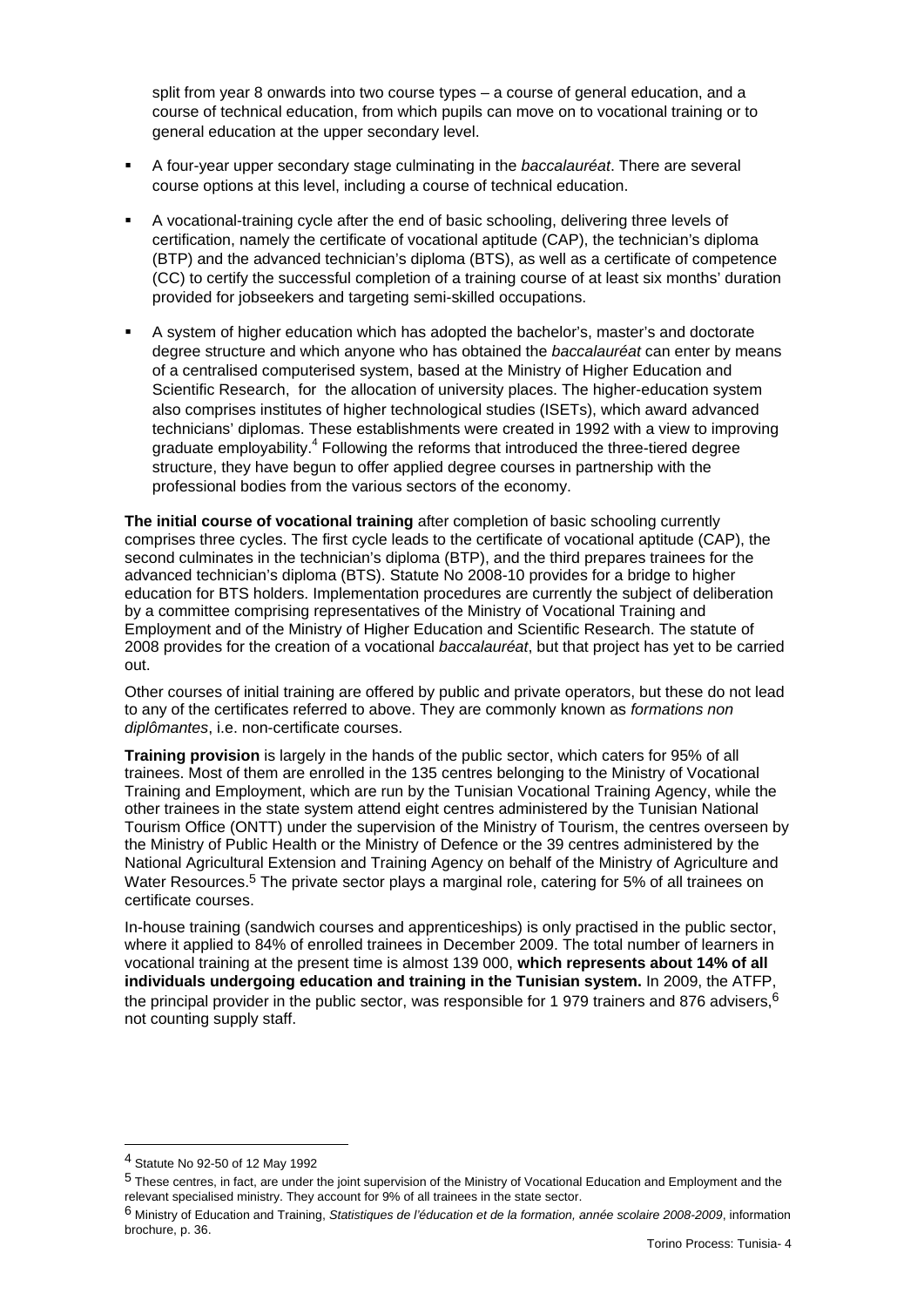#### 2. Competitiveness and employability: part of the Tunisian vision of vocational training

The reform process entails complex and multidimensional changes. These changes relate not only to the organisation of the training system but also to instructional methods and the behaviour patterns of players within the system. The purpose of the reforms is to move from a system that is entirely detached from the productive structure to a system that is receptive to its environment through the development of effective partnership with the business world. The training system needs to become highly responsive to the changing skill requirements of economic operators. It has to evolve from an organisation in which initiative, decision-making and responsibility are typically centralised to an organisation in which results-driven management is the norm. The challenge is to create a system which is tuned in to the needs of the economy and in which professional bodies and the players within the training system are involved in every stage of the training process. All of the structures that make up the training system should be able to forge this kind of relationship with the business world and to establish assessment and regulation mechanisms that will meet the challenge of ensuring that the products of the training system will be employable.

#### 3. The economic and social dimensions of the employment challenge

In its 12<sup>th</sup> National Development Plan, covering the period from 2010 to 2014, the Tunisian Government has made employment its top priority. This period will be characterised by a drive to increase the size of the active population, the annual target growth rate being 2.1%.<sup>7</sup> The additional demand for jobs over this five-year planning period is estimated at about 400 000, which works out at an average of 80 000 a year, slightly down on the annual figure of 85 000 additional jobs for the period from 2007 to 2009. The labour market is characterised by a growing percentage of women in the active population. The number of economically active women rose from almost 757 000 in 2000 to about 996 000 in 2009, which translates into an average annual growth rate of 3.1%.

The job market has come under heavy pressure from the influx of ever-increasing numbers of graduates. In fact, the number of new graduates of institutions of higher education trebled from 21 442 in the 1999-2000 academic year to 65 630 in 2009-2010.8

Over the past decade, Tunisia has enjoyed sustained economic growth averaging 5%, thanks to sound economic policies and regular structural reforms. In spite of this robust growth, unemployment remains a persistent problem, registering a fairly high rate of 13.3% in 2009.<sup>9</sup> The overall rate masks a striking divergence by age, with the youngest age groups in the active population being hardest hit. Unemployment is increasingly affecting the best-educated categories, although low-skilled and semi-skilled workers account for the bulk of the jobless total. The unemployment rate for graduates from institutions of higher education, which was lower than 5% in 1994, has been rising sharply and now stands at 21.9%.10 This is the most pressing challenge facing the authorities.

The limited expansion of the knowledge-based economy in the process of economic development is tending to create a gap between the supply of well-qualified individuals and the national demand for skills. Economic activities in which knowledge is a major factor accounted for only 6% of all jobs in 2008.11 The predominance of activities with low added value in the formal economy and the existence of an informal economy have been reducing the measurable

<sup>7</sup> Ministry of Planning and International Cooperation, Development Plan, 2010-2014, Arabic version.

<sup>8</sup> Ministry of Higher Education, Scientific Research and Technology, *L'enseignement supérieur en chiffres 2009-2010*.

<sup>9</sup> When revising the methodology for compiling employment and unemployment indicators, the National Statistical Institute (INS) fully adopted the ILO definitions, whereby only persons looking for work may be regarded as unemployed. This revision resulted in a drop in the number of unemployed persons and in the total size of the labour force. Accordingly, the unemployment rate was adjusted downward in 2009 from 14.7% to 13.3% on the basis of the new methodology.

<sup>10</sup> National Statistical Institute, *Enquête Emploi 2009*, 11 June 2010, p. 24 (www.ins.nat.tn).

<sup>11</sup> Ministry of Planning and International Cooperation, Tunisian Institute for Competitiveness and Quantitative Studies, *Rapport annuel sur l'économie du savoir 2008*, Tunis, March 2010.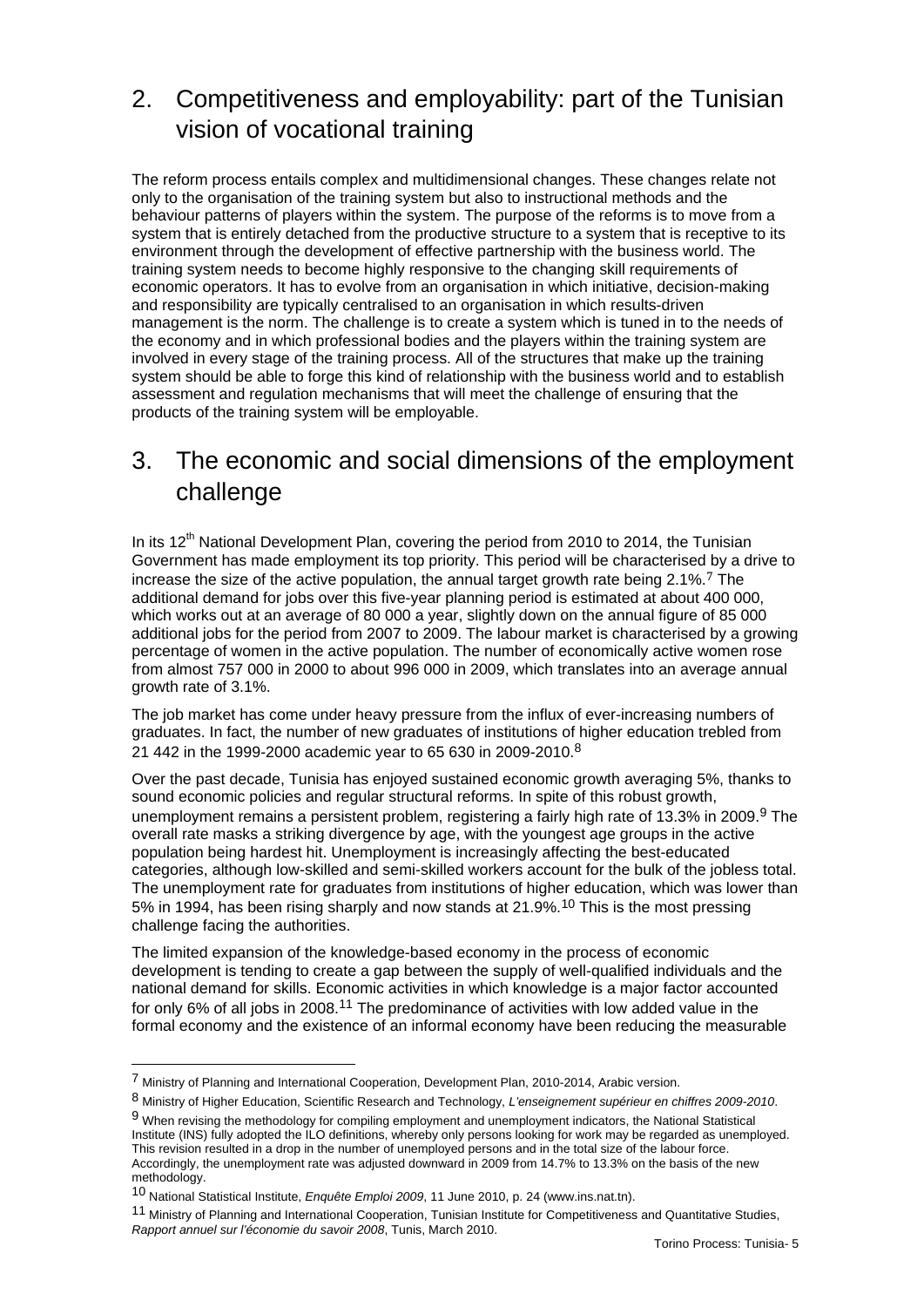effectiveness of investment in vocational training to the extent that the unemployment rate among holders of diplomas in vocational training had risen to 15.08% by 2009.12

Moreover, the education system is not satisfying the needs of the labour market, which is simultaneously producing a surfeit of graduates and a shortage of skilled technicians. Indeed, in 2009 one in four businesses considered itself to be suffering staff shortages, particularly as regards skilled workers and senior technicians.13

The education and training system effectively comprises two large self-contained segments if we consider the path along which pupils are led by success at school. This path leads from basic schooling to higher education with an increasingly high risk of jobseeking problems. Vocational training is not an option for successful pupils. Vocational training is for those who give up their schooling because they have no alternative, and successful completion of vocational training is not a pathway to higher education either. It is, in short, an entirely separate segment of the education and training system.

The second segmentation factor is the **absence of a definition of the educational functions of the two components of the education and training system** that would make it possible to identify clearly the specific role of each and the ways in which one complements the other in the process of imparting knowledge and know-how. This breeds not only segmentation between the subsystem of vocational training and the subsystem of academic education but also internal segmentation of the education subsystem into its three stages – primary/lower secondary, upper secondary and higher education. This general structure of the system does not help to channel society's demand for education into vocational training.

In 2009, as part of the effort to promote lifelong learning, continuing training benefited from a new funding scheme for training courses that are initiated by businesses or individuals, a scheme based on training vouchers, tax credits and drawing rights. From the point of view of the federations of professional bodies, the statutory instruments with which these mechanisms were introduced do not reflect the original aim of the reforms, in that the scheme has been difficult for small and medium-sized enterprises, the main elements of the Tunisian economic fabric, to access. Accordingly, these businesses are not sufficiently committed to basic and advanced vocational training in a way that would effectively guarantee the development of the system of lifelong learning.

In general, the absence of clear signals regarding the implementation of sectoral reform programmes has limited the commitment of players to the aims of these programmes and has thereby slowed the reform process to a pace that has not been sufficiently brisk to ensure the integration of Tunisia into the global economy or to increase society's demand for education. All of this has contributed to a low internal and external return on Tunisia's investment in its education and training system, which amounts to about 6.5% to 6.9% of GDP.

| Year                                                                                            | 2004/2005 | 2005/2006 | 2006/2007 | 2007/2008 | 2008/2009 |
|-------------------------------------------------------------------------------------------------|-----------|-----------|-----------|-----------|-----------|
| Expenditure on primary education,<br>secondary education and training as a<br>percentage of GDP | 5.1       | 5.2       | 5.1       |           | 4.8       |
| Expenditure on higher education as a<br>percentage of GDP                                       | 1.8       | 1.7       | 1.7       | 1.6       | 1.7       |
| Total                                                                                           | 6.9       | 6.9       | 6.8       | 6.6       | 6.5       |

#### **Table 1: Education and training expenditure as a percentage of GDP**

Source: www.ins.nat.tn

<sup>12</sup> Finding from a specific analysis of the employment survey by the INS representative on the Torino Process team. 13 Ministry of Planning and International Cooperation, Tunisian Institute for Competitiveness and Quantitative Studies, *Rapport annuel sur la compétitivité 2008*, Tunis, October 2009, p. 52.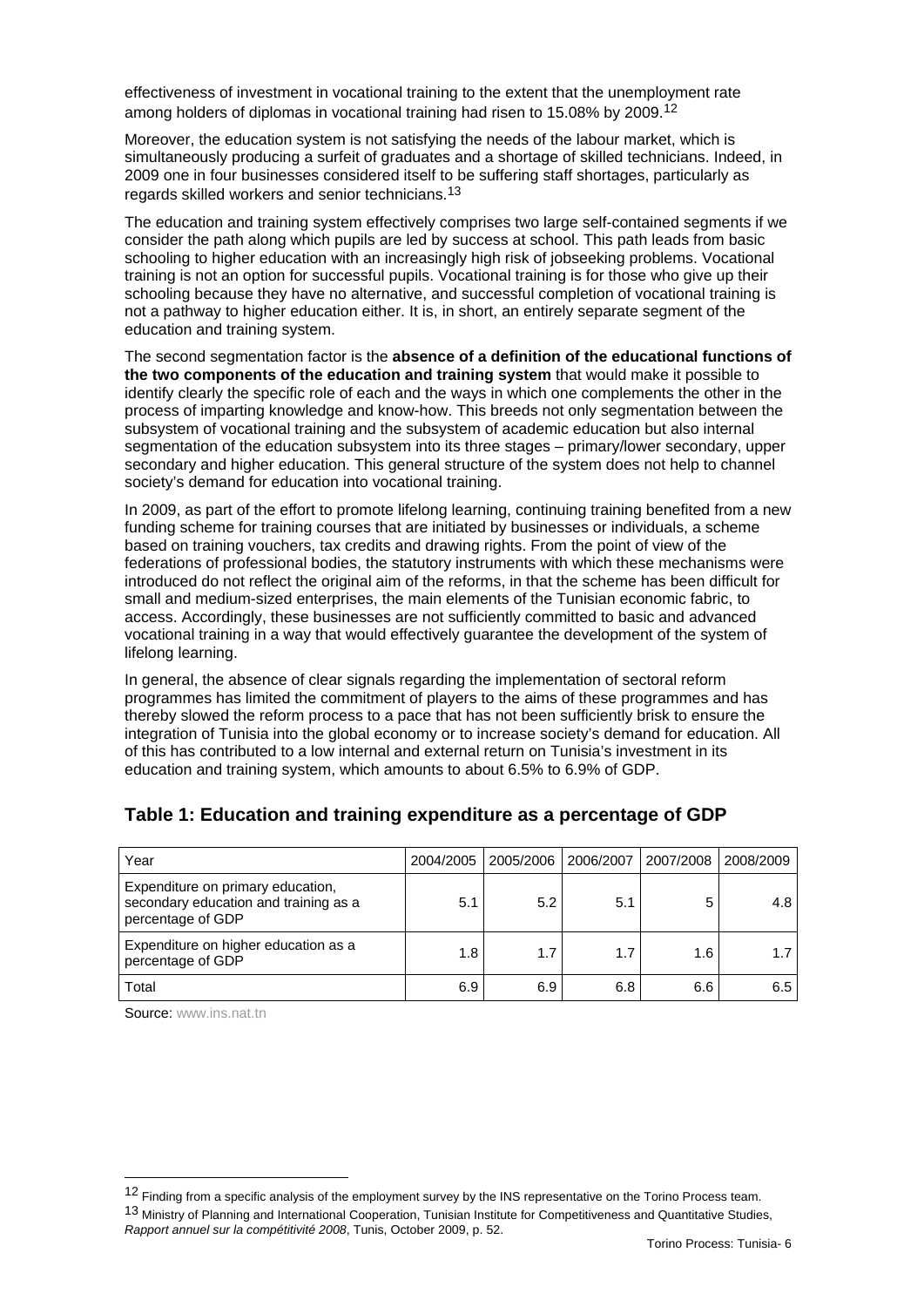## 4. Partnership between the training system and the productive structure: a new strategic focus of vocationaltraining policy

Since 1996, partnership agreements have been signed with the sectoral federations of professional bodies. These agreements have served as a framework for dialogue focused on training projects. The main innovation introduced in the framework of this public-private partnership has probably been the principle of delegating the role of main contractor<sup>14</sup> for the activities defined by these agreements to professional bodies. This innovation, supported by the French Development Agency, is designed to enable these bodies to contribute systematically to efforts to attune the training structure to real business needs. The expediency of constructing or restructuring any public training centre has become the subject of close cooperation between the Ministry of Vocational Education and Employment and the relevant specialised ministries and federations of professional bodies. The aim is to involve all stakeholders, so as to ensure that the training courses provided by a centre match the skills required by the national economic strategy.

The creation of training-support units within professional bodies serves to capitalise on their involvement in the channelling of the training system and to promote partnership between businesses and vocational-training centres.

The culture of partnership that is being developed in this way continues to grow in strength and to spread into the various sectors of economic activity – industry, agriculture and the service sector – on the basis of an action plan. It is beginning to spread to universities through the joint establishment of degrees in applied disciplines.

As part of the implementation of the President's electoral programme, the Ministry established development contracts in 2010 for partnerships between the training system and professional bodies in the various areas of economic activity. These contracts focus on the practical involvement of the federations of professional bodies in the training process. They are the prelude to the introduction of results-driven management.

5. Strengthening public-private partnership and promoting results-driven management: two challenges on the way to more internally and externally effective vocational training

The partnership model in which the representative bodies of trades and professions play a primarily advisory role has reached its limits. It is observable that the professionals are reluctant to show any more commitment to the present partnership model as long as their role in establishing and applying the rules for the organisation and management of training centres is not more clearly defined. The centralised administration of these training facilities is at the root of two problems:

- the reluctance of the representative bodies of trades and professions to become more heavily involved in the training process, and
- the low educational value of sandwich courses in practice, which is due to training centres having neither the organisation nor the resources to develop their relations with businesses.

In a parallel move, the Ministry is pursuing its policy of reforming the system of goal-based budgetary management, the aim of which is to replace a resources-driven approach with a results-driven approach. Its aim is to increase the effectiveness of the system in terms of its social and economic impact by rationalising and optimising the use of public resources. The

<sup>14</sup> The *Maître d'Ouvrage Délégué* or 'delegated main contractor' is the term used to designate a body commissioned by the Ministry to implement projects funded on its behalf by the French Development Agency. Each training project has several delegated main contractors, namely the Tunisian Vocational Training Agency (ATFP), the National Centre for Training of Trainers and Training Course Design (Cenaffif) and the bodies representing the relevant trades and professions in Tunisia (Financing Agreement dated 23 April 2009 between the French Development Agency and the .<br>Tunisian Republic – CTN 124 01 A).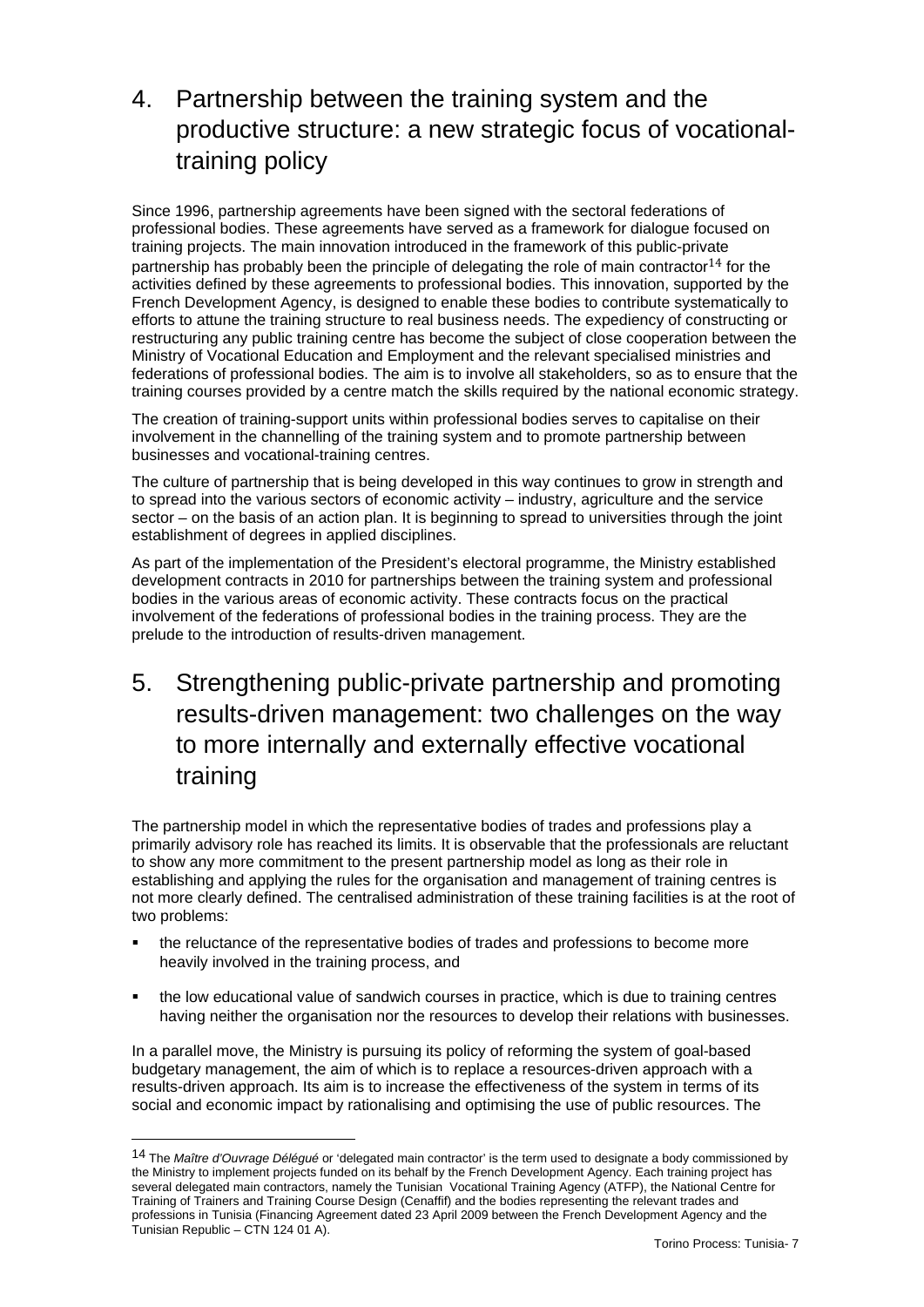Ministry wishes to provide itself with a budgetary system covered by a full set of numerical quantity and quality indicators. These indicators will have to reflect the changes that are expected as a result of the budgetary breakdown into programmes and actions. A taxonomy of indicators has been devised for this purpose, based on the various structures of the training system; these indicators will be used to monitor the implementation of the vocational-training strategy for the period from 2010 to 2014.

#### 6. Breakthrough in the reform of instructional practice

*The reforms also changed the way in which training programmes are designed and delivered.* In 2009, 61% of specialisations were covered by target outcomes defined in accordance with the skills-based approach with the aid of methodological support provided through international cooperation. A total of 84% of trainees are undergoing in-house training in the form of sandwich courses or apprenticeships.15

The National Centre for Training of Trainers and Training Course Design (Cenaffif) can boast a full spectrum of course-design resources, ranging from assistance in the formulation of a skills requirement to audits of training centres and including the compilation of curricula and of various organisational and assessment guides for training staff as well as instructor training, training and coaching of management teams and training of in-house tutors.

Trainee assessment is thus based on an assessment guide which is one of the tools used to establish the skills-based approach in training centres. Some centres have managed to capitalise on their know-how with regard to the practice of sandwich-course training and in particular to institutionalise it.16 They play a very active developmental role, which enables them not only to provide young trainees with placements but also to organise frequent activities in the field of continuing training. The creation of a National Quality Standard for Vocational Training (*Référentiel National Qualité de la Formation Professionnelle* – RNQFP)17 as a national quality benchmark for vocational-training establishments has served to encourage training centres to improve the quality of their services on the basis of precise and transparent criteria.

Under the Vocational Training Act 2008,18 the system of vocational training and all of its components in the public and private sectors are now the subject of periodic internal and external assessment. The purpose of this assessment is to measure objectively what trainees have learned, how training staff are performing against the relevant educational, administrative and technical standards and how efficient training establishments are when measured against quantitative and qualitative indicators. The supervision and coordination of these assessments will be the responsibility of a national committee for assessment and quality assurance in vocational education, which is to be established in 2011.

*Training standards are currently being defined* on the basis of a general reference framework published in August 2010, the starting point for which were the descriptors of qualification levels listed in the national classification of qualifications.19 Every public or private training establishment wishing to provide a training course in a specialisation for which standards have been defined must obtain the authorisation of the ministry responsible for vocational training, which takes its decision after consulting the Permanent Coordination Committee for Vocational Training. The certification must be based on a framework that ensures the transparency and educational effectiveness of the course.

<sup>15</sup> Ministry of Education and Training, *Statistiques de l'éducation et de la formation*, session 2008-2009, p. 32.

<sup>16</sup> Fifteen centres have ISO certification.

<sup>17</sup> Sixty centres under the supervisory authority of the Ministry of Vocational Education and Employment, representing about 45% of all training centres, have a conformity level of 70% or higher.

<sup>18</sup> Statute No 2008-10 of 11 February 2008.

<sup>19</sup> Decree No 2139 of 8 July 2009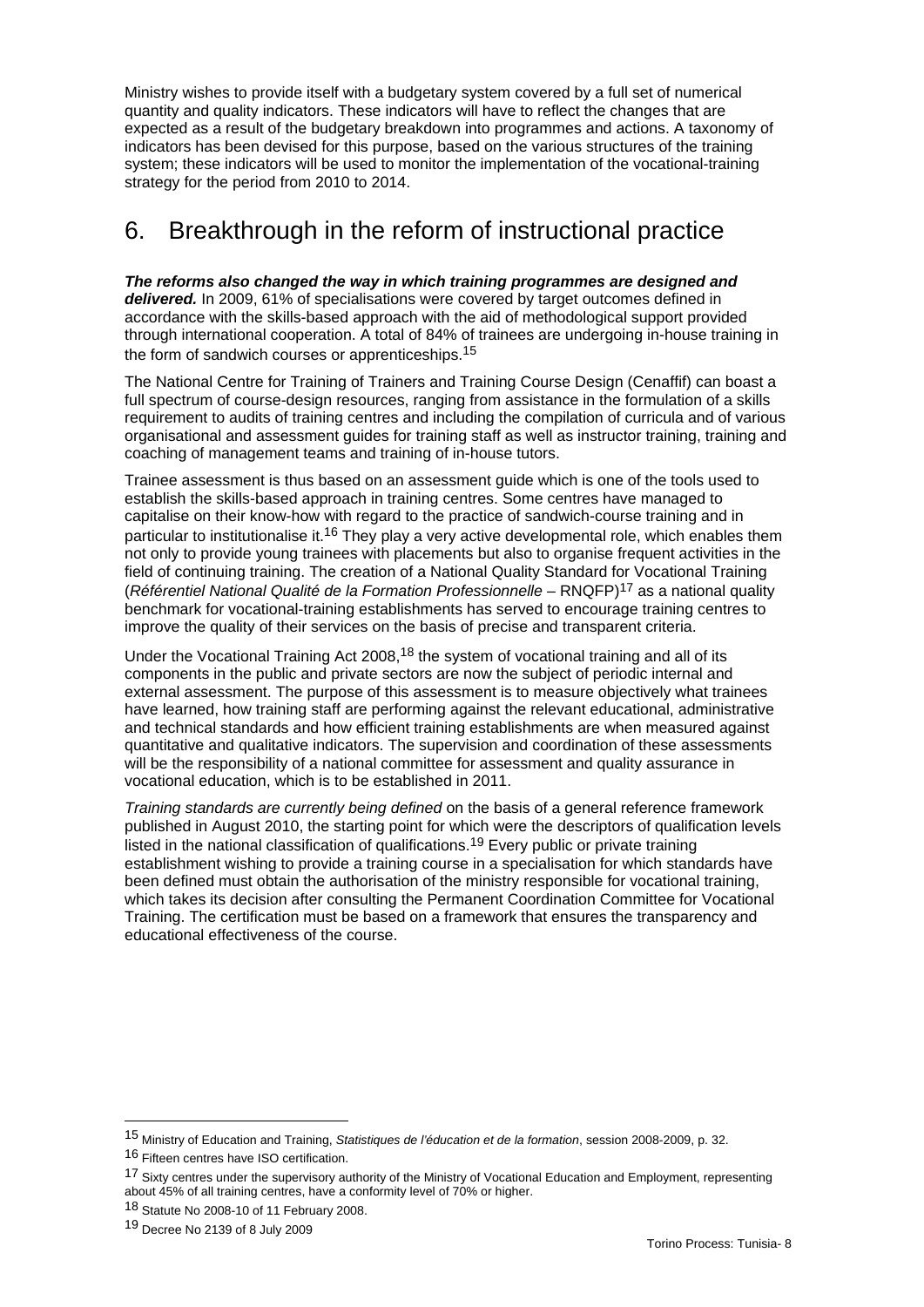## 7. Optimum grasp of educational concepts and methods by the maximum number of stakeholders – a challenge still being faced

The establishment of these curricula in training centres, however, is patchy. The high percentage of trainees on sandwich courses is often achieved at the cost of the educational quality of inhouse training. Most trainers have not grasped the educational concepts and methods underlying the skills-based approach and are not sufficiently involved in course design. Accordingly, they cannot embrace the idea that the work of a trainer should now be performed at both the training centre and the place of work rather than solely within the training centre. Continued adherence to centralised administration of the training system has not encouraged managers to devote time and effort to the assimilation of the concepts and methods of the quality-based approach.

The multidimensional changes heralded by the reform of vocational training take account of the international development of knowledge in the fields of teacher training, corporate administration and human-resources management. These changes require operators in the training system to alter the ways in which they perform their training or managerial duties.

Consequently, strengthening the capacity of players and structures to assimilate the concepts underlying the reforms will be one of the strategic priorities of the next stage in the development of vocational training. It is a matter of improving the practical ability of those operating in the various sectors of the economy to express their sectoral skill requirements and the ability of the training system to ensure that training organised jointly with businesses is delivered in an educationally sound manner. Operators must be professionals, which means that they must diagnose the specific needs of learners and companies and devise appropriate responses to those needs. At the same time, more decision-making responsibility must be transferred to training centres in order to enhance their initiative and their responsiveness. These efforts must be accompanied by parallel moves to focus funding instruments in the realm of training on results and innovation.

The mobilisation of international cooperation<sup>20</sup> in this field serves a strategic purpose. The most innovative form of support for this transformation process is the local expertise that is made available to Tunisian operators with the aid of the country's overseas cooperation partners. This support consists in establishing long-term contacts between these operators and foreign counterparts who are well versed in public-private partnership, the implementation of the skillsbased approach and the educational practice of in-house training in the form of sandwich courses and apprenticeships. Thanks to this local provision of expertise, the reform programmes have become a veritable 'academy of change'.

#### 8. A long way to go in widening the range of routes to employability

The image of vocational training in Tunisian society does not yet reflect the achievements in that field over the last decade, and its status is lower than it should be in a society that aspires to develop a competitive economy.

In Tunisia, the determination of the subjects taught to any pupil is regarded as a planning instrument. The allocation of pupils to courses is based on examination results and the number of places available in subject classes. There is no such thing as a system of careers information and advice enabling pupils to learn how to make career choices. Pupils are allocated to vocational training only if they have dropped out of school, and there is often a time gap between school and training. In fact, more than half of all vocational trainees enrolled in 2008 had dropped

<sup>&</sup>lt;sup>20</sup> Particular emphasis has been placed on the development of local expertise in cooperation with the French Development Agency, the German Agency for Technical Cooperation (GTZ) and the European Training Foundation (ETF).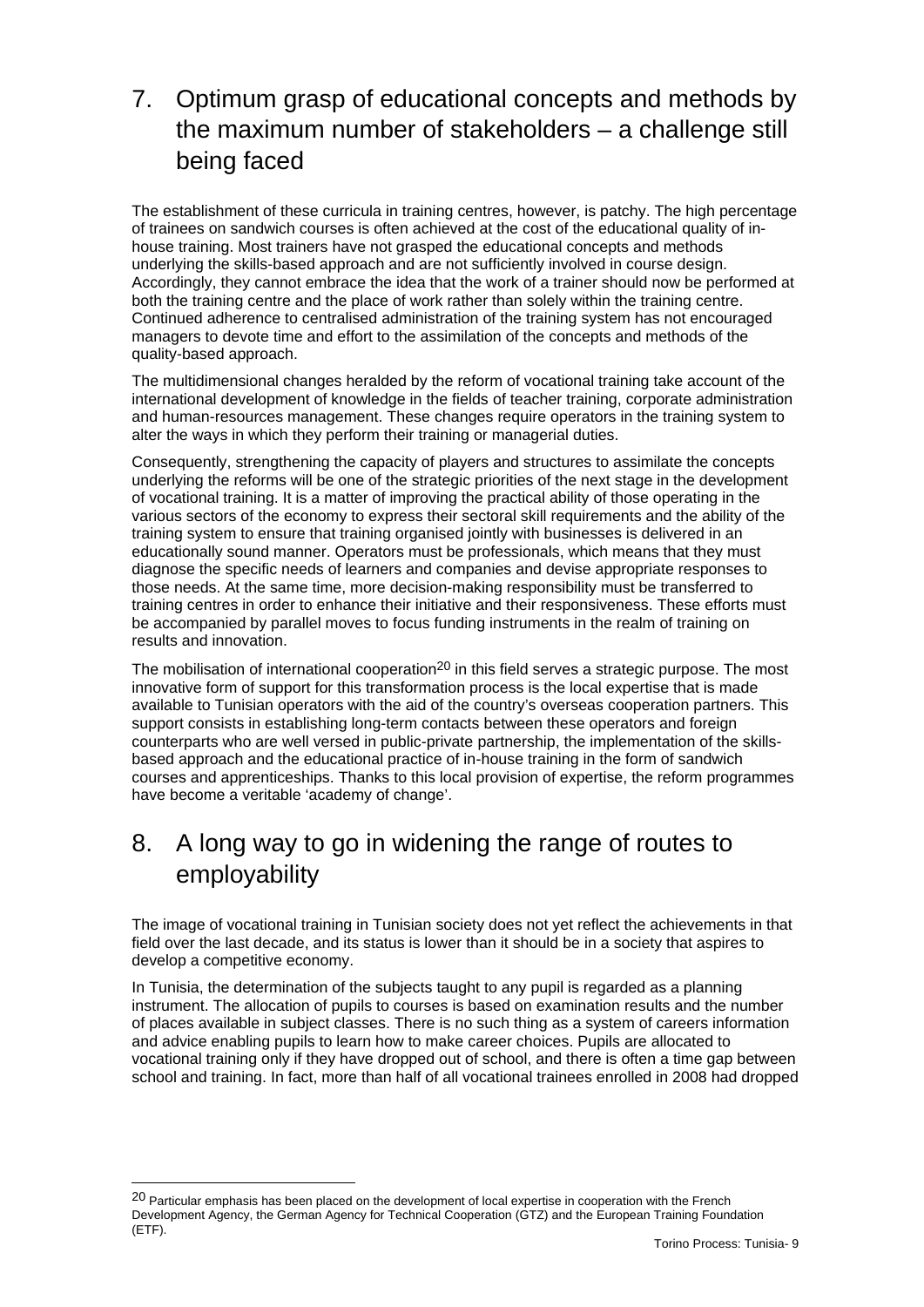out of school between one and five years before.<sup>21</sup> This makes them difficult to teach, especially for trainers with inadequate training in instructional technique.

There is, moreover, some confusion between the educational function of schooling in technical and technological subjects and that of vocational training. Technical classes in school do not prepare pupils for a particular trade but provide them with a basic range of generic technical knowledge and skills that are needed in several trades. The role of vocational training is to build on these basic skills and to focus on other very specific skills that are required for a particular trade. The reform of vocational training is based on this principle of complementary educational inputs. The confusion between the two types of learning poses linkage problems between the school system and the system of vocational training.

One of the structural problems of the education and training system is its self-containment, in the sense that the only point of entry is at the base of the pyramid and that any decision to opt out of the system is necessarily final.<sup>22</sup> The possibility of leaving the system with the prospect of being able to develop towards the top of the qualifications pyramid, for example by combining employment with further study, is still a very difficult route to map out. Besides, an individual's right to receive training is not framed in employment legislation in terms that promote lifelong learning. Accordingly, lifelong learning is not yet part of the institutional structure of the education and training system. Nevertheless, the Ministry responsible for vocational education has established a National Classification of Qualifications and has also launched a pilot project in preparation for the creation of a scheme for the validation of occupational experience as an element of the vocational-training system.

Only five to six per cent of trainees enrolled on certificate courses attend vocational-training establishments operated by the private sector. The policy of reform in the realm of vocational training recommends promotion of the private sector but has not provided it with a clear vision of its role in the reform process or of its position in relation to the public sector. Vocational training delivered by the private sector should be more vigorously encouraged, particularly in areas where it is obviously able to respond more quickly to satisfy a wider range of demand from businesses and young people.

The number of companies holding training courses for their staff and the number of individual course participations rose in the period between 2003 and 2008. However, the average number of individual participations<sup>23</sup> in continuing-training courses per company fell sharply over the same period.

|                                                      | 2003    | 2004    | 2005    | 2006    | 2007   | 2008    |
|------------------------------------------------------|---------|---------|---------|---------|--------|---------|
| Number of companies (a)                              | 1708    | 1699    | 4 4 9 7 | 3832    | 4891   | 5756    |
| Number of individual<br>participations by staff (b)  | 121 587 | 102 265 | 171 772 | 166 356 | 186823 | 191 963 |
| Average number of participations<br>$[(b) \div (a)]$ | 71      | 60      | 38      | 43      | 38     | 33      |

#### **Table 2: Development of continuing training**

l

Source of figures (a) and (b): www.cnfcpp.nat.tn (archives in Arabic)

#### 9. A new economic strategy to meet the employment challenge

Integration into the global economy and technological innovation are the two strands of the economic strategy adopted for the period from 2010 to 2014 with a view to achieving a higher level of growth and a greater wealth of skilled jobs.

<sup>21</sup> With the support of the GTZ, an information and management system for vocational training, known as Simform, is being tested. The date of departure from the education system and the date of enrolment in vocational training are among the collected data.

<sup>22</sup> National Consultation on Employment, 2008: report by Committee No 3 on education, training and employment, pp. 21-23 (in French).

 $^{23}$  The available statistical data give the total number of participations in continuing-training courses. Individuals are counted more than once if they attend more than one course.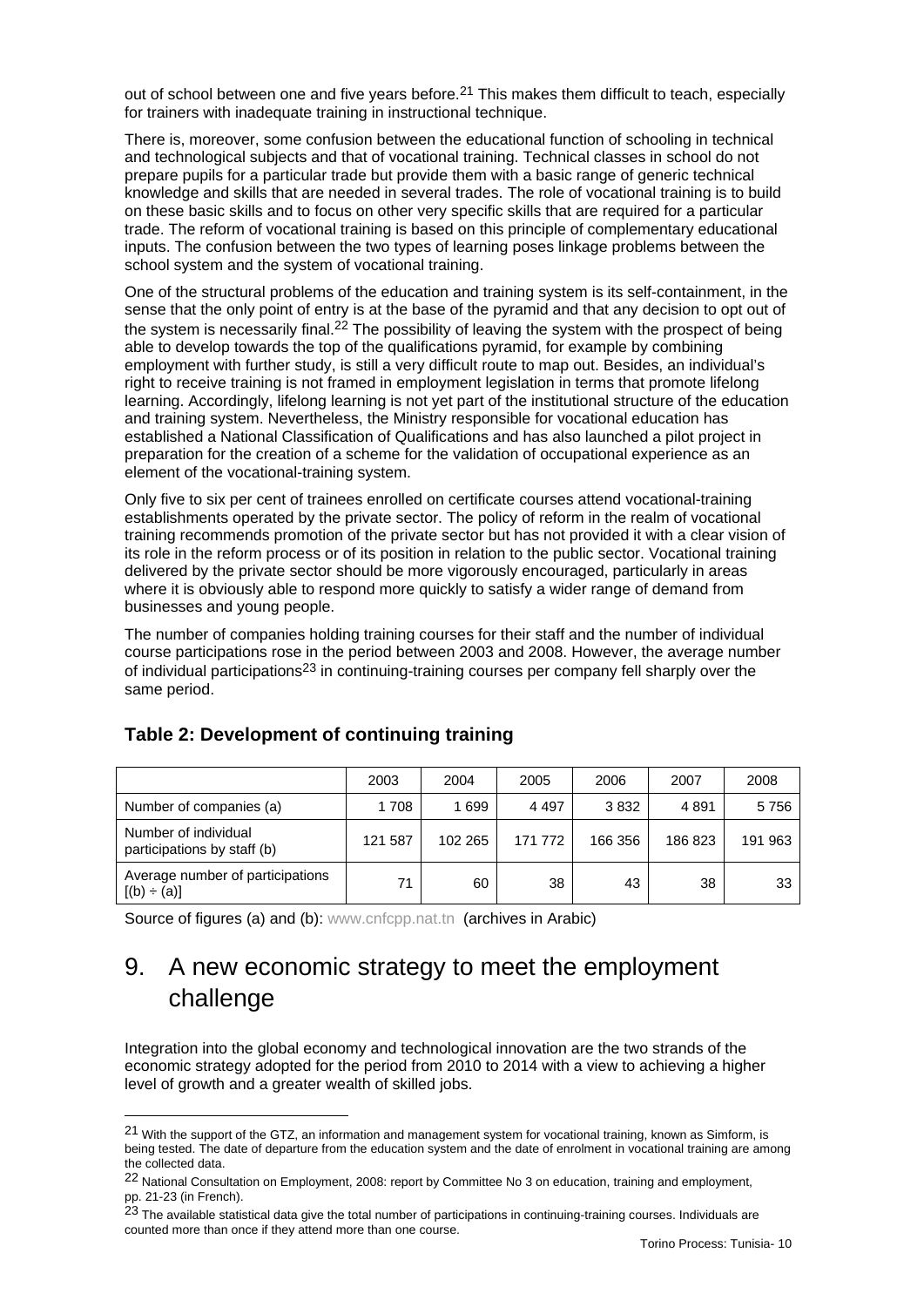An industrial strategy for the period up to 2016, entitled *Tunisia, the Euromed Valley*, has been adopted. It reflects the ambition to make Tunisia a pivotal element of the Euro-Mediterranean economy and to shift the focus of Tunisian businesses towards more wealth-creating activities. This strategy is based on the following three growth areas:

The first area is the **upgrading of Tunisia's historical industries**, namely textiles and clothing, leather and footwear, farming and food, mechanical engineering, construction materials and phosphate production. At the same time, efforts are being made to **diversify Tunisia's industrial fabric and foster the emergence of new industries**, that is to say industries which have only begun to develop in Tunisia in the last ten to fifteen years, such as the electronics industry, vehicle and aircraft components, technical plastics, pharmaceuticals and the paramedical industry. This category also includes business services, such as information and communication technology (ICT) and service centres. Finally, there is a need to pave the way for the next wave of industries and businesses that will regenerate the economic fabric of Tunisia by promoting the creation of **cross-fertilisation nodes** between two or more Tunisian industries, one such example being mechatronics, which incorporates both mechanical and electronic engineering.

At the same time, Tunisia is preparing to liberalise services and to develop service exports. Its ambition is to become a global trade and service centre by developing its competitiveness and appeal in two service categories:

- structural services such as transport, tourism and trade;
- services with high added value such as health care, higher education, design, telecommunications, information technology and industrial, personal and family services.

The aim of the employment strategy is to create 415 000 jobs over the period from 2010 to 2014, which represents an annual average of 83 000, and so reduce the unemployment rate by one and a half percentage points.

Success in this ambitious economic and social challenge will depend to a great extent on the capacity of all components of the system – primary, secondary, vocational and higher education – to develop human resources so as to create an effective, efficient and fair system that serves the cause of economic and social development.

To this end, the vocational-training sector needs to initiate a new stage in the reform process in order to perform its supporting role in the implementation of this economic strategy, which is heavily dependent on the quality of human resources, and particularly in order to transform economic opportunities into job opportunities, thereby creating a link between the economic dimension of development and its social dimension.

#### 10. The presidential electoral programme: showing the way to overcome challenges and advance to a new stage in the development of vocational training

The strategy for the implementation of the President's electoral programme focuses on the achievement of the following five specific mutually complementary objectives, which are designed to support the national employment policy and increase productivity:<sup>24</sup>

**First objective:** Enhancing the capacity of economic sectors to formulate their skill requirements. The development of the business community's receptiveness and its ability to identify skill requirements will make it possible to keep updating the national strategy for the development of human resources with due regard to the new national and international context. To ensure that the best possible match is made between companies' skill requirements and the output of the training system, tools will be developed or improved; these measures will include compiling sectoral directories of occupations, steering the regional training effort and establishing training-support units within professional bodies. These tools will underpin the pursuit of 'the development of training in new and promising sectors and the modernisation of training centres'.

<sup>24</sup> Speech delivered by Mohamed Agrebi, Minister of Vocational Training and Employment, at a regional workshop held by the French Development Agency (AFD) and the German Agency for Technical Cooperation (GTZ) in Tunis on 18 and 19 October 2010 on the sustainable and effective development of technical and vocational skills.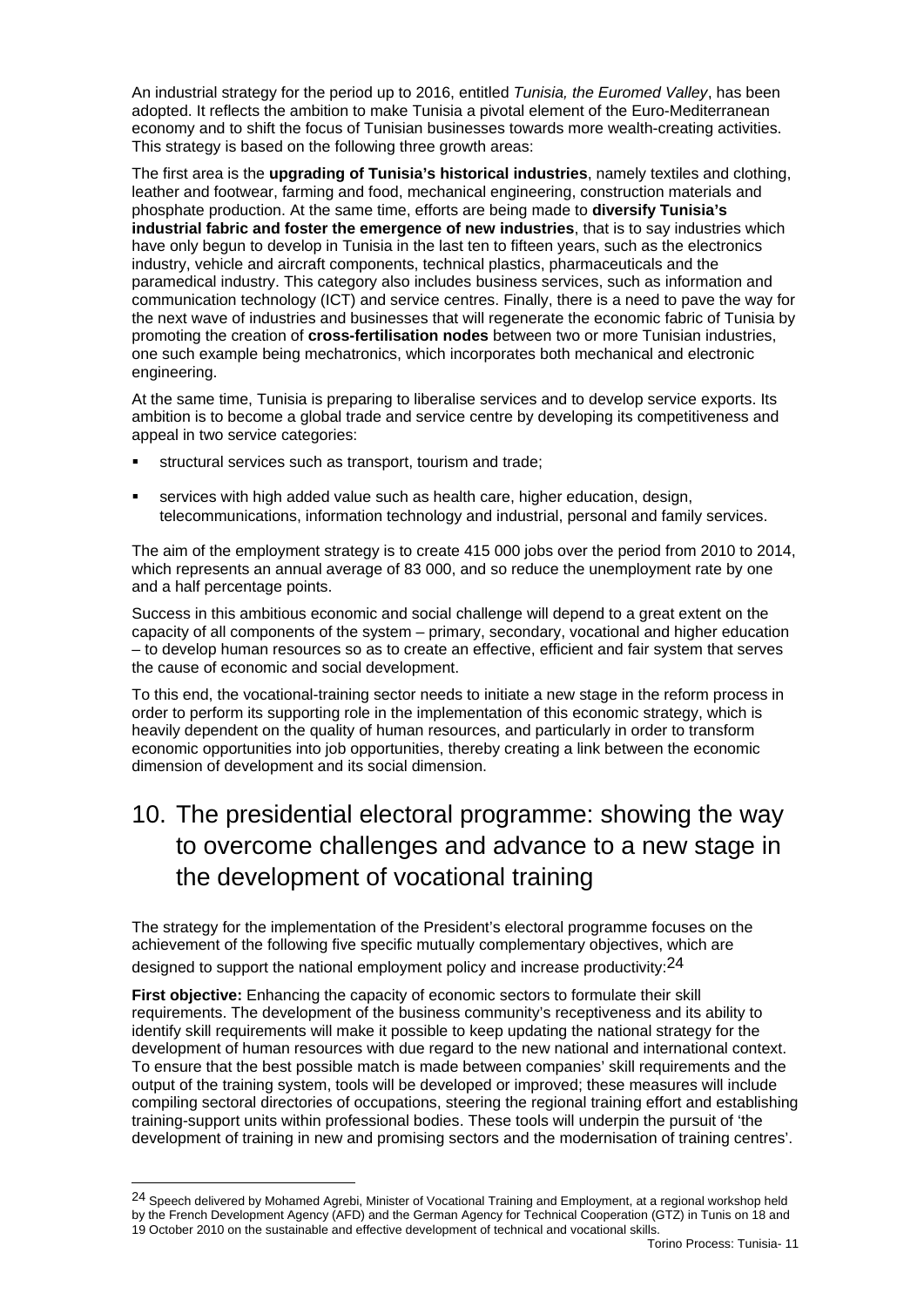**Second objective:** Guaranteeing that learners' acquired skills satisfy corporate demand. The creation of a regulatory framework based on a training system firmly rooted in occupational reality will have a key role to play in the implementation of the training process. The dissemination of the quality-based approach will be ensured by the growing number of centres fulfilling the RNQFP – the National Quality Standard for Vocational Training. Trainers' skills will be developed through the adoption of international standards, through greater receptiveness to skills that exist in other countries and through the inclusion of occupational experience in the employment criteria for trainers.

**Third objective:** Improving the quality of company in-house training. Apprenticeship as a form of training will be promoted, and the capacity of centres to arrange courses with companies will be enhanced. The commitment of vocational-training centres to a quality-based approach will be developed at the rate indicated in the following table:

#### **Table 3: Development of the number of centres involved in the process of ISO certification and RNQFP conformity**

|                                                                                                        | 2010 | 2011 | 2012 | 2013 | 2014 |
|--------------------------------------------------------------------------------------------------------|------|------|------|------|------|
| Centres with ISO 9001 certification                                                                    | 20   | 25   | 30   | 35   | 40   |
| Renewal of ISO certification after three years                                                         | 4    | 3    | 8    | 9    |      |
| Centres achieving 70% conformity with the National Quality<br>Standard for Vocational Training (RNQFP) | 60   | 70   | 75   | 80   | 85   |
| Training centres involved in the process of achieving<br>RNQFP conformity                              | 80   | 85   | 90   | 95   | 100  |

Source: MFPE, DGNE: establishment of the quality-based approach – implementation of the President's electoral programme, December 2009 (in Arabic).

**Fourth objective:** Adapting the governance of the vocational-training system in response to national and international economic trends. This strategic objective will be achieved by organising the system in such a way as to ensure that it can respond to the economic environment and by introducing the concept of public-private partnership. The establishment of a system of integrated management and assessment of vocational training will help to improve the governance of the vocational-training system.

The task is to establish institutional mechanisms to promote a more uniform set of rules with a reformist rationale so that players within the system can influence vocational-training policy, resource allocation and service provision. A system providing precise, reliable, continuously updated and sufficiently detailed information will be established, so that effective use can be made of incentives designed to improve the results of vocational training.

**Fifth and last objective:** Raising the status of the vocational-training option and promoting lifelong learning. To this end, provision has been made for several measures, the aims of which are as follows:

- Making vocational training an attractive option, particularly by creating an engineering option within the vocational-training system, centres of training excellence and a careers information and guidance system.
- Guaranteeing, from the lower secondary level, more effective and flexible linkage between the general system of technical and technological education and the vocational-training system. In pursuit of this objective, it is intended to establish a system of careers information and guidance and to improve the quality of technical education at the lower and upper secondary levels with a view to making it educationally complementary to vocational training.
- Linking initial training and continuing training so as to ensure the effective development of the system of lifelong learning. A new pathway will be created to provide for the validation of qualifications and of knowledge and skills acquired through practical experience.